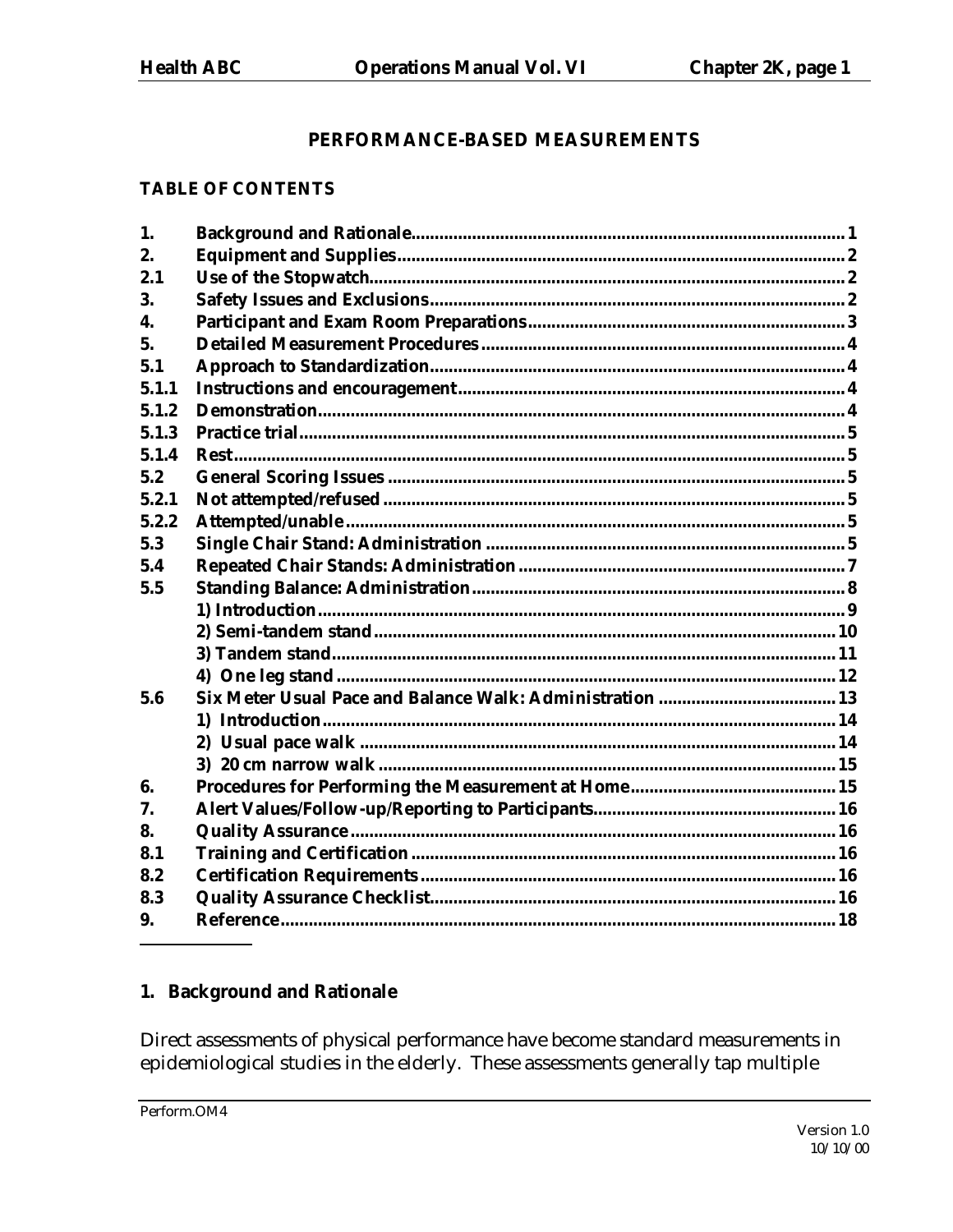domains of physiological performance, including lower extremity strength, balance, coordination, and flexibility. The assessment techniques used in Health ABC have been derived from several previous studies, are reliable when performed in a standardized fashion, and are well tolerated by elderly participants. The following assessments are included in the Health ABC performance battery: single and multiple chair stands, standing balance, and short walk tests with narrowed base of support.

# **2. Equipment and Supplies**

- Digital stopwatch (repeated chair stands, standing balance, short walk test)
- Standard chair: straight back, flat, level, firm seat; seat height 45 cm at front (single and repeated chair stands).
- Walking course (See drawing included in description of balance walk)

## **2.1 Use of the Stopwatch**



The stopwatch will be used to measure the time it takes to complete a task from the beginning of the activity until the conclusion. Press the middle (mode) button to make sure you are in stopwatch mode. The display should read **0:0000**. To time the task, just press the right-hand button (labeled STA/STP) at the top of the stopwatch to begin, and press again when the task is completed. The time is digitally displayed on the stopwatch. To get the display to read **0:0000** again, press the left (lap) button. Time is displayed as minutes:seconds.hundredths of a second.

## **3. Safety Issues and Exclusions**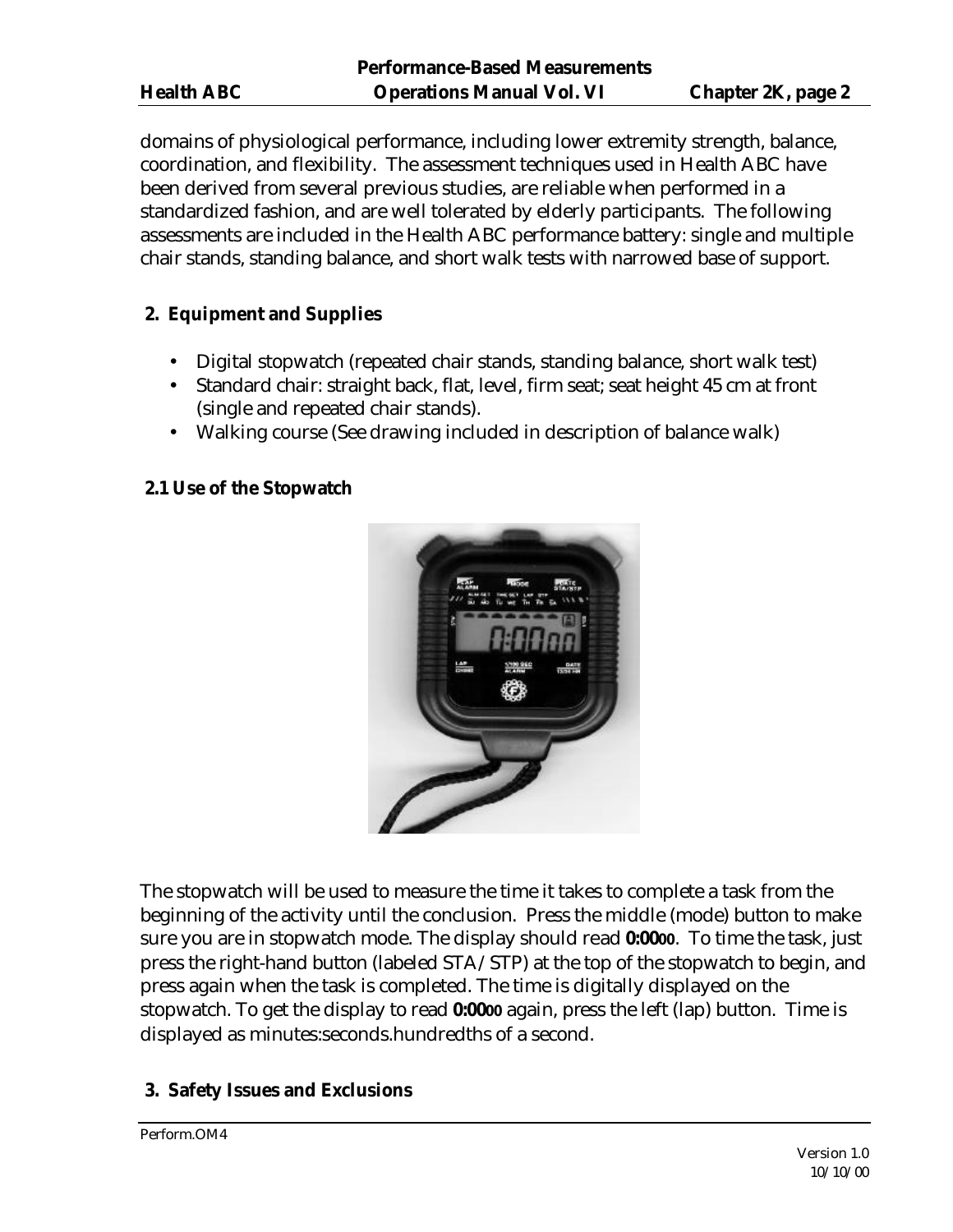Walking aids may not be used in the chair stand and standing balance tests. The vast majority of participants should be able to attempt the performance tests. Exclusion from the performance tests will be based on an individualized assessment of impairments and safety concerns. The examiner will describe each test, and then discuss with the participant whether they should attempt that test given any physical problems or disabilities present. Refusal, or inability to perform a test will be recorded on the data form.

Obstacles in the exam area that could cause accidents should be removed. The detailed protocols describe how to administer the tests safely, including instructions on how to support the participant if required. For all test items where loss of balance is a possibility, you should use the following safety precautions. Position yourself standing at the participant's side, slightly behind them. Your hands should be positioned very close to either side of the participant's trunk at the hip or waist level but not touching the participant. Be ready to place both hands on the participant to stabilize them if necessary. If the participant loses balance, immediately hold onto the participant with both hands at the trunk and stabilize them. If the participant begins to fall, reach under the participant's shoulders from behind and slowly ease them down to the floor, rather than trying to catch the participant while you are standing still. This will protect the participant and examiner from injury.

If the participant falls and is not injured, help them up by first having the participant get on their knees or on all fours, place a chair next to the participant, and have the participant support themselves on the chair as you help lift under the shoulders. Do not try to lift the participant from the floor by yourself.

## **4. Participant and Exam Room Preparations**

- Footwear: To eliminate the effect of different footwear on test performance, these tests should be performed in tennis shoes or comfortable walking shoes with minimal or no heels. The participant may perform the tests in stocking or bare feet if appropriate footwear is not available. Clinics may want to purchase a few sizes of inexpensive tennis shoes to have available.
- The standard chair should be placed on a nonslip surface (low pile carpeting works well) with the back of the chair against a wall for stability. There should be adequate room in front and on the sides of the chair for the examiner and the participant to maneuver freely.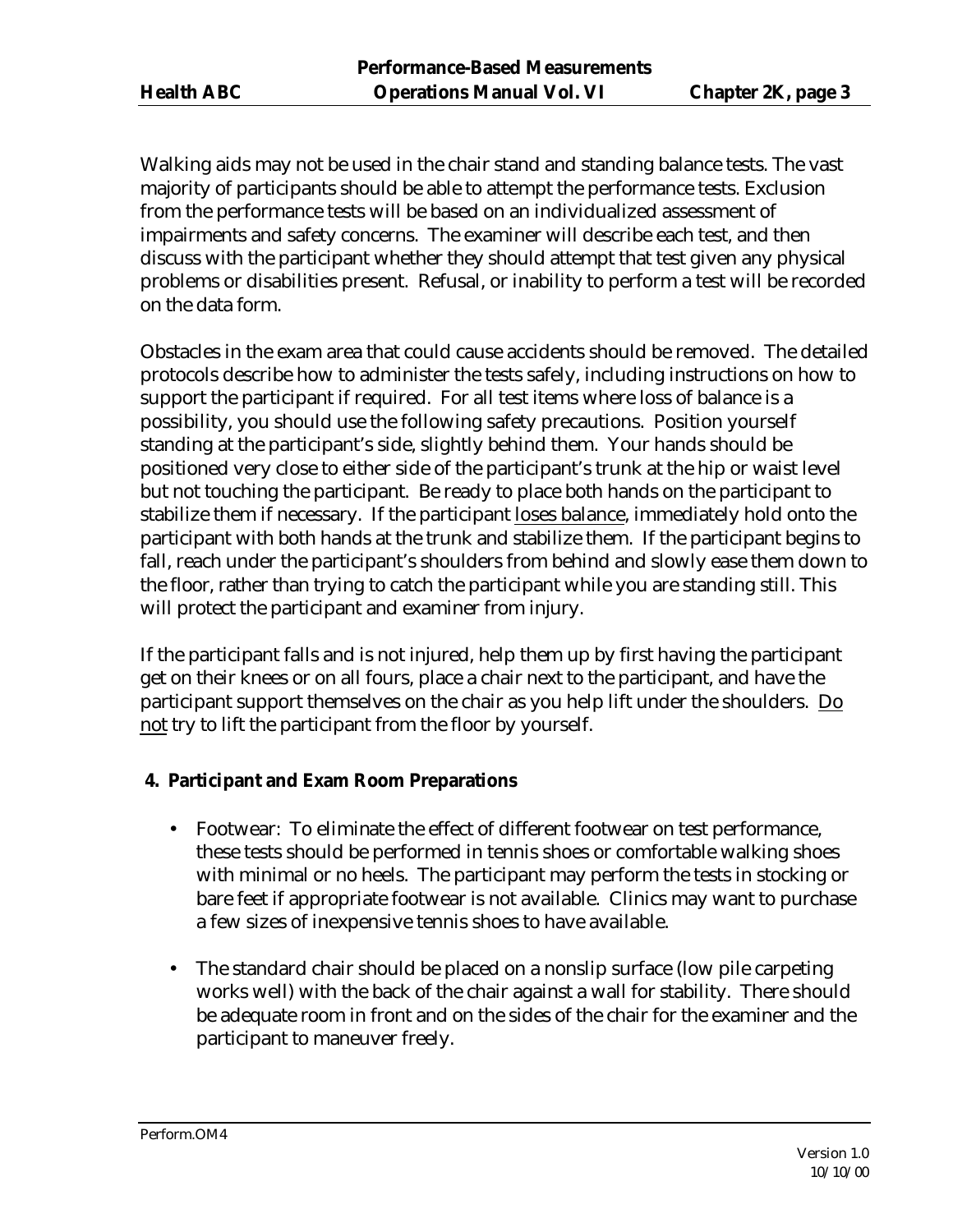- The standing balance test may be performed with the participant standing about a little less than an arm's length from a wall which will provide an additional source of support if there is a loss of balance.
- Walking course layout: The walk will be conducted on a six meter path in a corridor at least 122 cm wide, without obstructions or irregularities in the floor. The start and finish lines will be marked by tape on the floor. The narrowed path will be marked at 20 cm, using tape. (See figure on page 13)

## **5. Detailed Measurement Procedures**

## **5.1 Approach to Standardization**

The Performance Based Measurements are administered by a certified examiner. Since motivation and level of understanding can have a significant impact on performance, each component of the exam should be administered strictly according to the protocol and in the following sequence:

- Explain the procedure to the study participant making sure that key points from the suggested script are conveyed.
- Demonstrate the procedure using suggested script.
- Ask the participant if they have any questions.
- Re-explain the procedure briefly using suggested script.
- Ask the participant to perform the procedure.
- Begin all timed procedures with the words, "Ready? Go!"

## **5.1.1 Instructions and encouragement**

 Use the script provided to make sure that all key points are covered when you describe the test and how to perform it properly. You should not provide additional description or encouragement beyond the key points provided by the standard scripts.

If a participant questions the need for detailed verbal instruction, respond that you explain each test in detail since this is the best way to make sure that everyone does the test in a similar manner.

## **5.1.2 Demonstration**

Demonstrate each maneuver for the participant. Remind the participant not to begin to do the maneuver until after you have demonstrated it.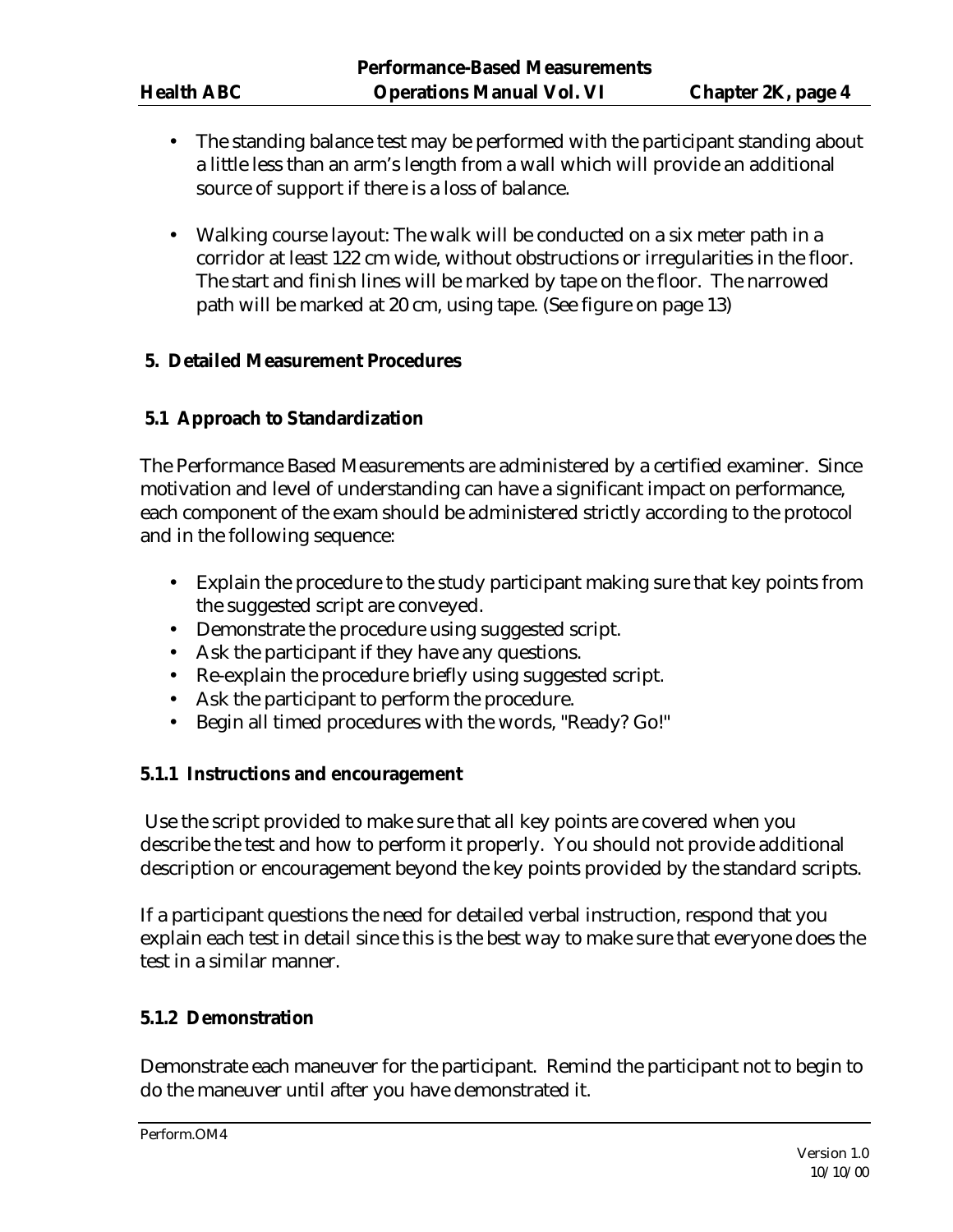It is very important that the examiner demonstrate each exercise correctly. Experience has shown that participants follow more closely what the examiner does rather than what they say. If the position or exercise is demonstrated incorrectly, the participant following the example will do the exercise incorrectly and be scored as "Unable" even though they may actually have been able to perform it correctly.

If the participant indicates that they do not understand the exercise, demonstrate it again rather than relying on repeated verbal instructions. Repeat the demonstration only once. If the participant still does not understand, go on to the next component of the test.

## **5.1.3 Practice trial**

Practice trials for each test should be limited to those described in the individual measurement procedures.

#### **5.1.4 Rest**

The participant should be allowed to rest between tasks if out of breath or fatigued during the assessments.

## **5.2 General Scoring Issues**

## **5.2.1 Not attempted/refused**

If a test is not attempted because the participant refuses or cannot understand the instructions, record "Participant refused." If the examiner deems the test unsafe for the participant, for whatever reason, record "Not attempted/unable" on the scoring form. Record a reason why the test was not attempted on the Year 4 Clinic Visit Procedure Checklist (page 1 of the Year 4 Clinic Visit Workbook).

## **5.2.2 Attempted/unable**

If a test is attempted but cannot be completed or scored, record "Attempted, unable" on the scoring form where appropriate.

#### **5.3 Single Chair Stand: Administration**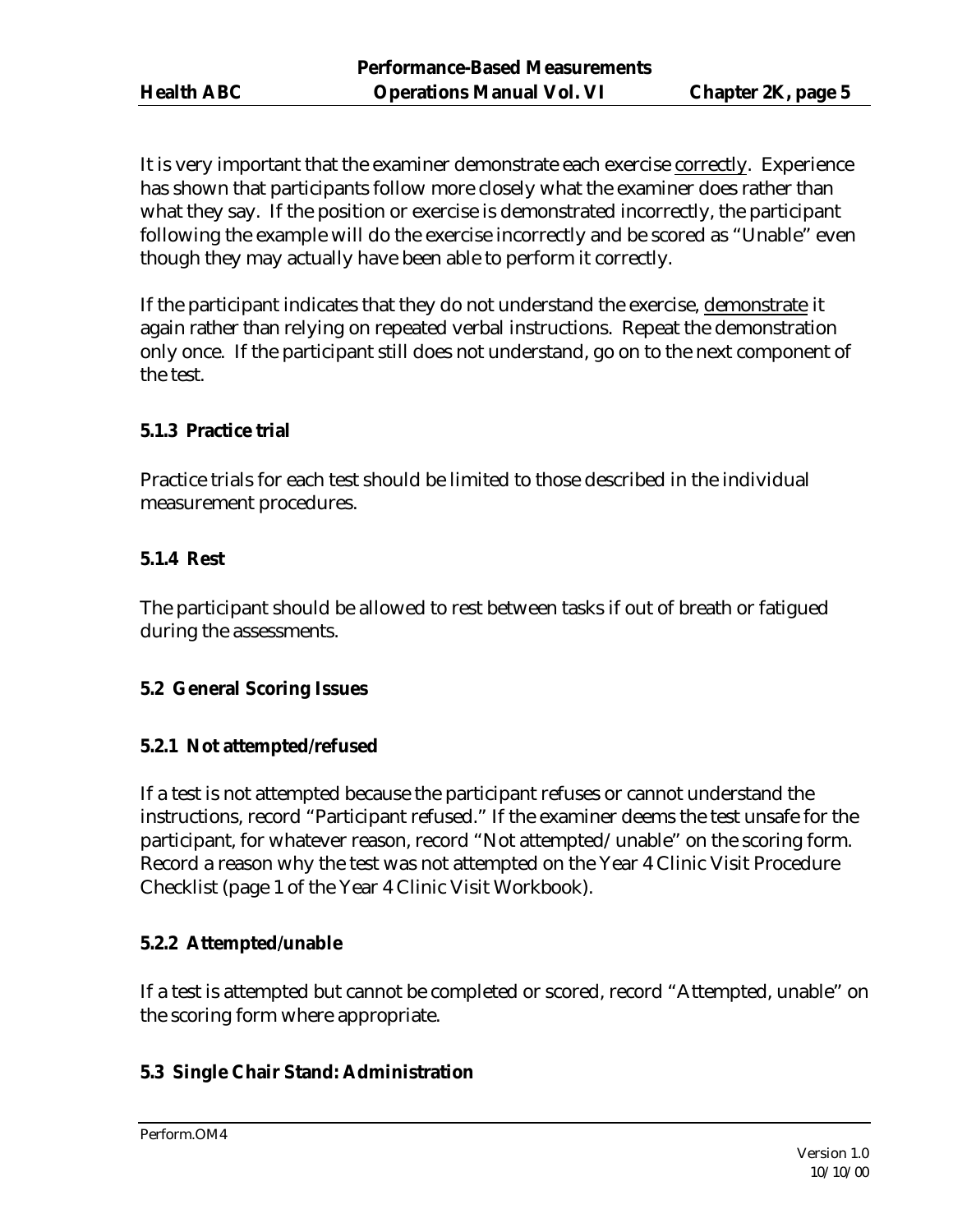This is a test of ability to stand up from a standard chair without using arms. This task is also used to screen for the ability to do repeated chair stands. Walking aids such as canes, walker, or crutches may not be used.

1) A straight-backed chair without arms, with seat height of 45 cm, should be used for this test and placed against a wall for added stability. The participant's feet should be placed squarely on the floor in front of them. The participant should be seated in a position which allows them to place their feet on the floor with knees flexed to slightly greater than 90° so that their heels are somewhat closer to the chair than the back of the knees.

During the test, the examiner may stand in front of the participant (with arms extended, if appropriate) for the participant's safety during the chair stands.

2) Describe the test.

Script: "This is a test of strength in your legs in which you stand up without using your arms."

3) Demonstrate the procedure.

Script: "Fold your arms across your chest, like this, and stand when I say GO, keeping your arms in this position. OK?"

4) Ask the participant to stand.

Script: "Ready, Go!"

If the arms unfold, or the participant puts one or both hands down on the chair to push up, remind them to keep their arms folded snugly across their chest and ask them to repeat the chair stand.

It is OK for the participant to move part-way forward in the chair before standing, but knees and hips should be flexed to approximately 90° before standing.

5) If the participant cannot rise without using arms, say.

Script: "OK. Try to stand up using your arms to push off."

6) Score as follows: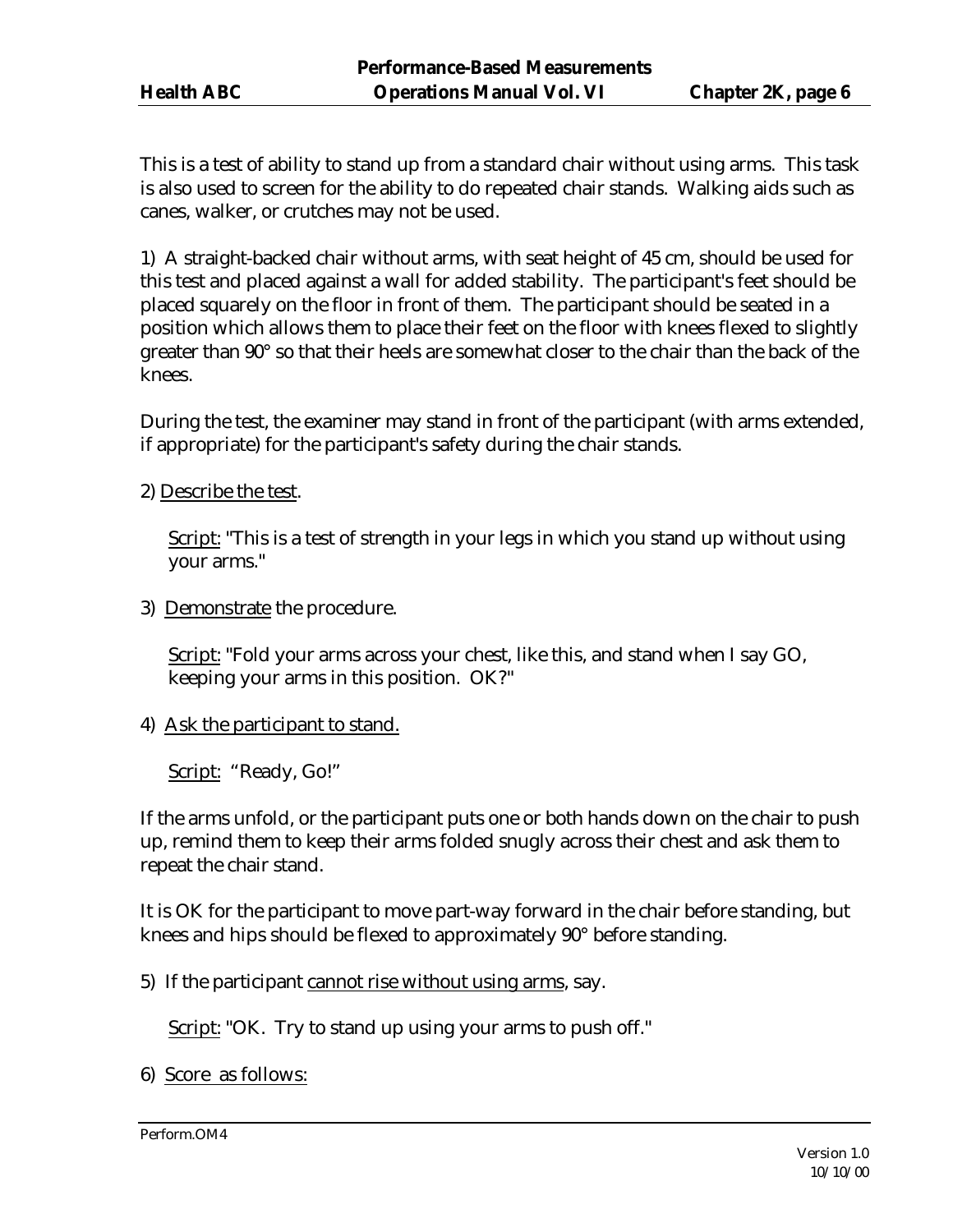If the participant refuses to do the test or cannot understand the instructions, score "Participant refused."

If the procedure was not attempted because the participant was unable to perform the test, score "Not attempted/unable," and comment about why the participant was unable to perform the test.

If the participant attempted but was unable to arise even using their arms, score as "Attempted, unable to stand."

If the participant uses arms to stand up, score as "Rises using arms."

If they stood up all the way without using arms, score as "Stands without using arms." Go on to Repeated Chair Stands.

#### **5.4 Repeated Chair Stands: Administration**

This is a test of lower extremity strength in which the participant stands up from a seated position five times as quickly as possible. The time it takes to stand five times is recorded.

1) If the participant can arise from the chair without using arms, attempt the five stands.

Script: "This time, I want you to stand up five times as quickly as you can keeping your arms folded across your chest."

2) Demonstrate the test.

Cross your arms over your chest and then rise while emphasizing "full standing position," and sit while emphasizing "all the way down."

Script: "When you stand up, come to a full standing position each time, and when you sit down, sit all the way down each time. I will demonstrate two chair stands to show you how it is done."

Rise two times as quickly as you can, counting as you sit down each time.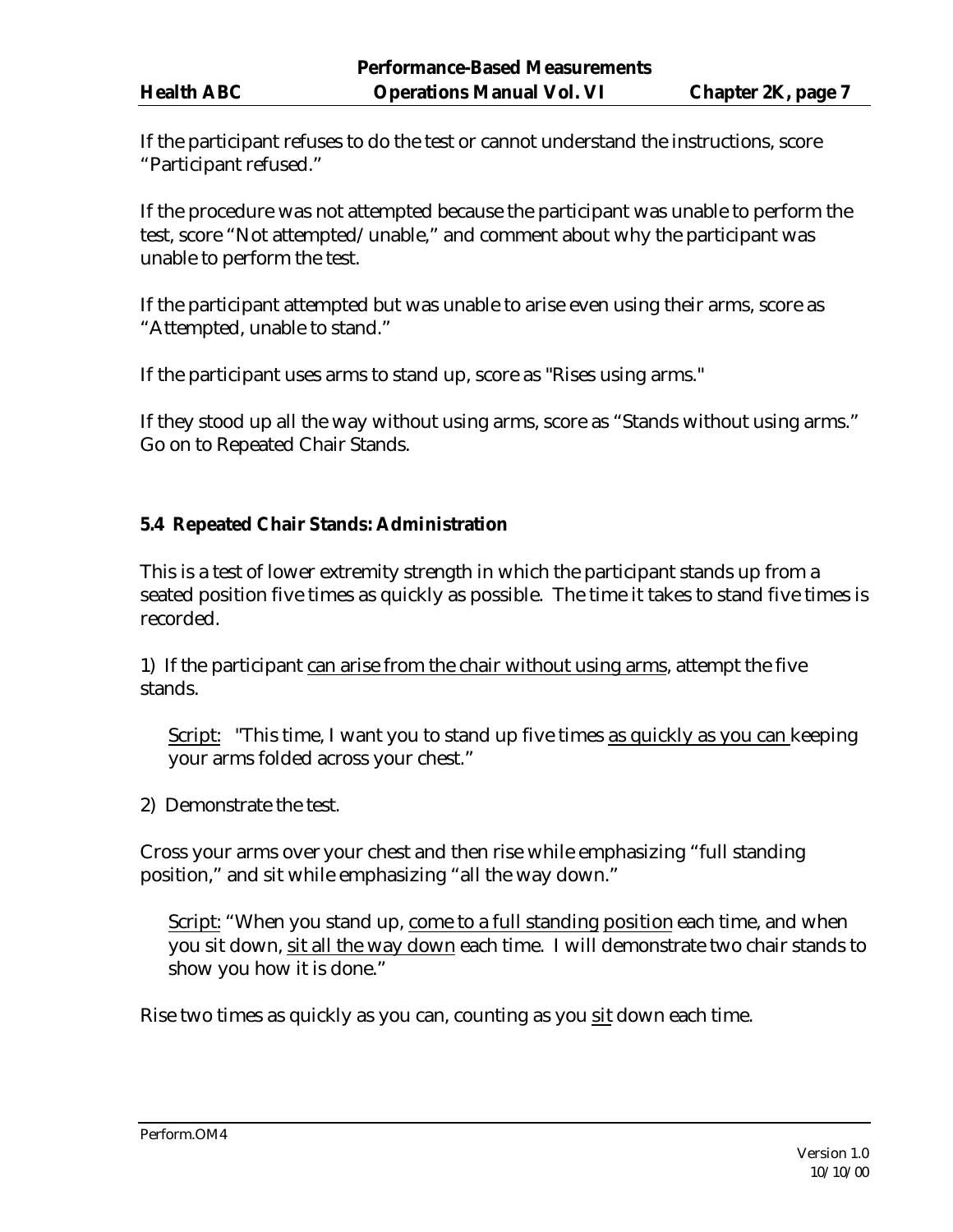## 3) Begin the test

Script: "When I say 'Go' stand five times in a row, as quickly as you can, without stopping. Stand up all the way, and sit all the way down each time."

Ready, Go!"

Start timing as soon as you say "Go." Count: "1, 2, 3, 4, 5" as the participant sits down each time.

4) If the participant is unable to complete the chair stands correctly (e.g. is not coming to a full stand), stop the procedure, repeat the demonstration, wait 1 minute, and begin the procedure again.

5) If the participant stops before completing five stands, confirm that they cannot continue by asking:

Optional script: "Can you continue?"

If they say yes, continue timing. Otherwise, stop the stopwatch.

If the participant refuses to do the test or cannot understand the instructions, score "Participant refused."

If the procedure was not attempted because the participant was unable to perform the test, score "Not attempted/unable," and comment about why the participant was unable to perform the test.

If participant attempted but was unable to complete five stands without using their arms, score as "Attempted, unable to complete five stands without using arms" and record the number completed without using arms.

If all five chair stands were completed, record:

- the number of seconds, to a hundredth of a second, required to complete five stands

#### **5.5 Standing Balance: Administration**

<sup>6)</sup> Score as follows: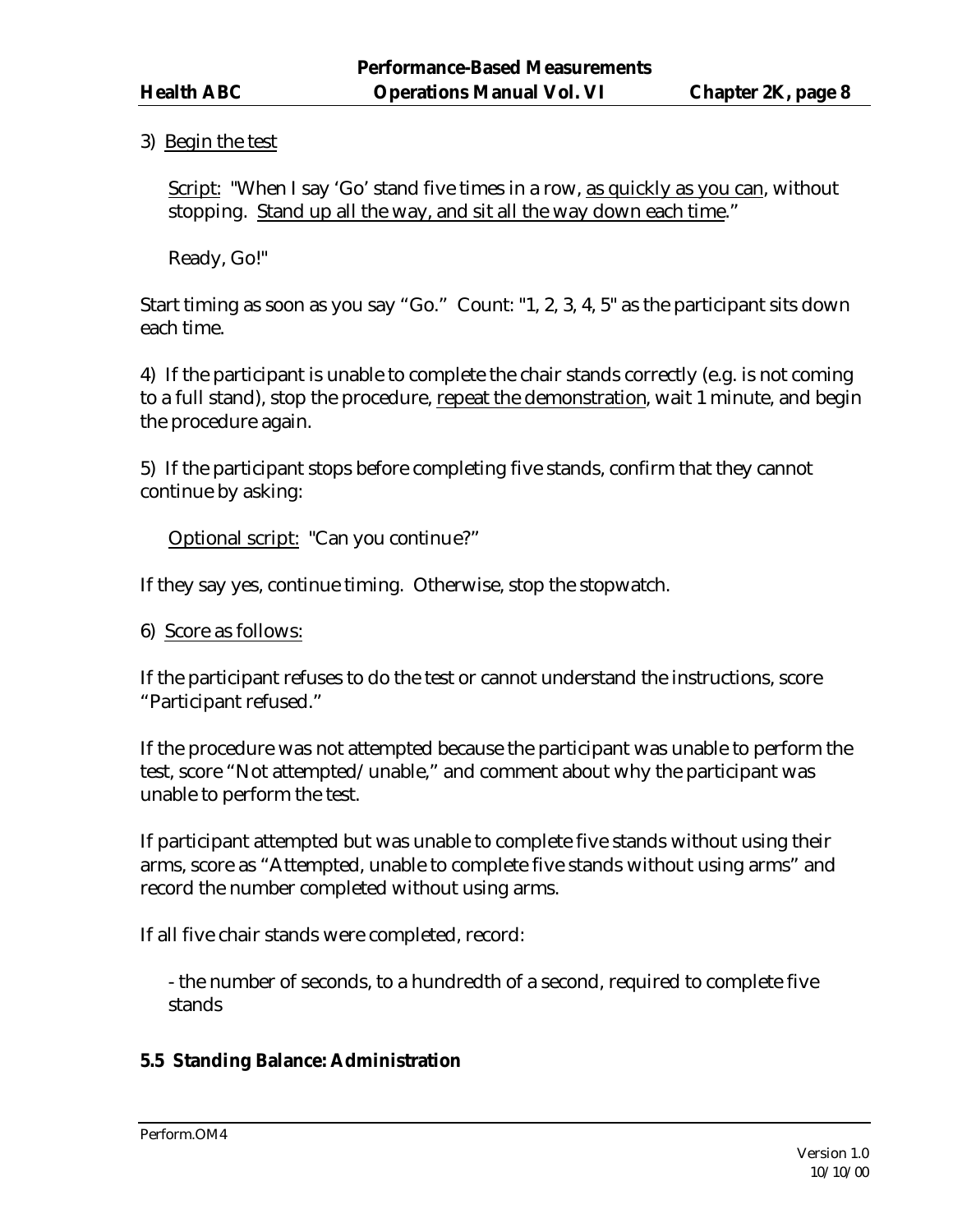This is a series of timed, progressively more difficult, static balance tests. The level of difficulty increases as the lateral base of support is decreased. The time (up to 30 seconds) the participant can hold each position (semi-tandem, tandem, and one-legged stands) is recorded. Walking aids such as a cane, may not be used in this test.

## **1) Introduction**

Script: "I'm going to ask you to stand in several different positions that test your balance. I'll demonstrate each position and then ask you to try to stand in each position for 30 seconds. I'll be near you to provide support, and the wall is close enough to prevent you from falling if you lose your balance. Do you have any questions?"

For each stand, describe the position to the participant and then demonstrate it. Demonstrate while facing the participant. After demonstrating, approach the participant from the front and off to the side away from the wall. Offer them your arm (the one away from the wall) for support while they get in position.

If they feel it would be unsafe to try, probe for the reason, and reassure the participant that you will help them into the position and that they will be close to the wall for additional support. If they still feel they should not attempt it, record, "Participant refused" or "Not attempted, unable" (whichever is appropriate) for this and the more difficult stands and go on to the next test. Participants who simply feel they cannot do it should be encouraged to try.

If the participant attempts the stand incorrectly, demonstrate it again. Time each stand. After 30 seconds, tell the participant to stop. If the participant loses balance prior to the 30 seconds, record the number of seconds for which the stand was held. See figures for placement of feet for each type of stand.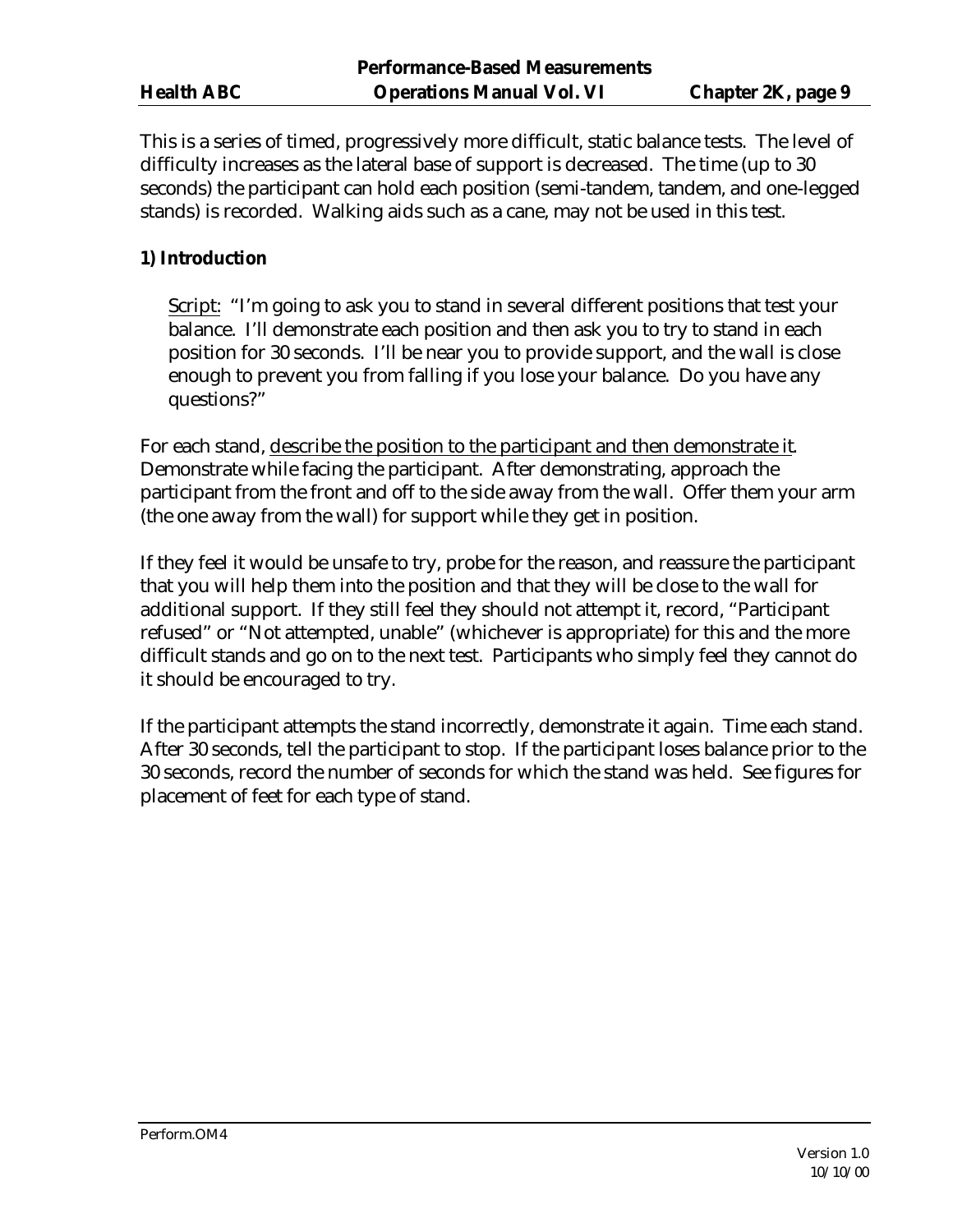## **2) Semi-tandem stand**



a) Describe the position.

Script: "First I would like you to try to stand with the side of the heel of one foot touching the big toe of the other foot for about 30 seconds. Please watch while I demonstrate."

b) Demonstrate and say:

Script: "You may put either foot in front, whichever is more comfortable. You can use your arms and body to maintain your balance. Try to hold your feet in position until I say stop. If you lose your balance, take a step like this."

c) Begin the test. Allow the participant to hold onto your arm to get balanced. Say:

Script: "Hold onto my arm while you get in position. When you are ready, let go."

Start timing when the participant lets go.

(If the participant does not hold onto your arm, start timing when they are in position. Optional script: "Ready, begin.")

Stop the stopwatch if they take a step or grab a support.

Record to 0.01 second how long participant is able to hold this position.

Say, "STOP" after 30 seconds.

d) If the participant is unable to hold the semi-tandem stand for at least 1 second, do not attempt the other standing balance tests.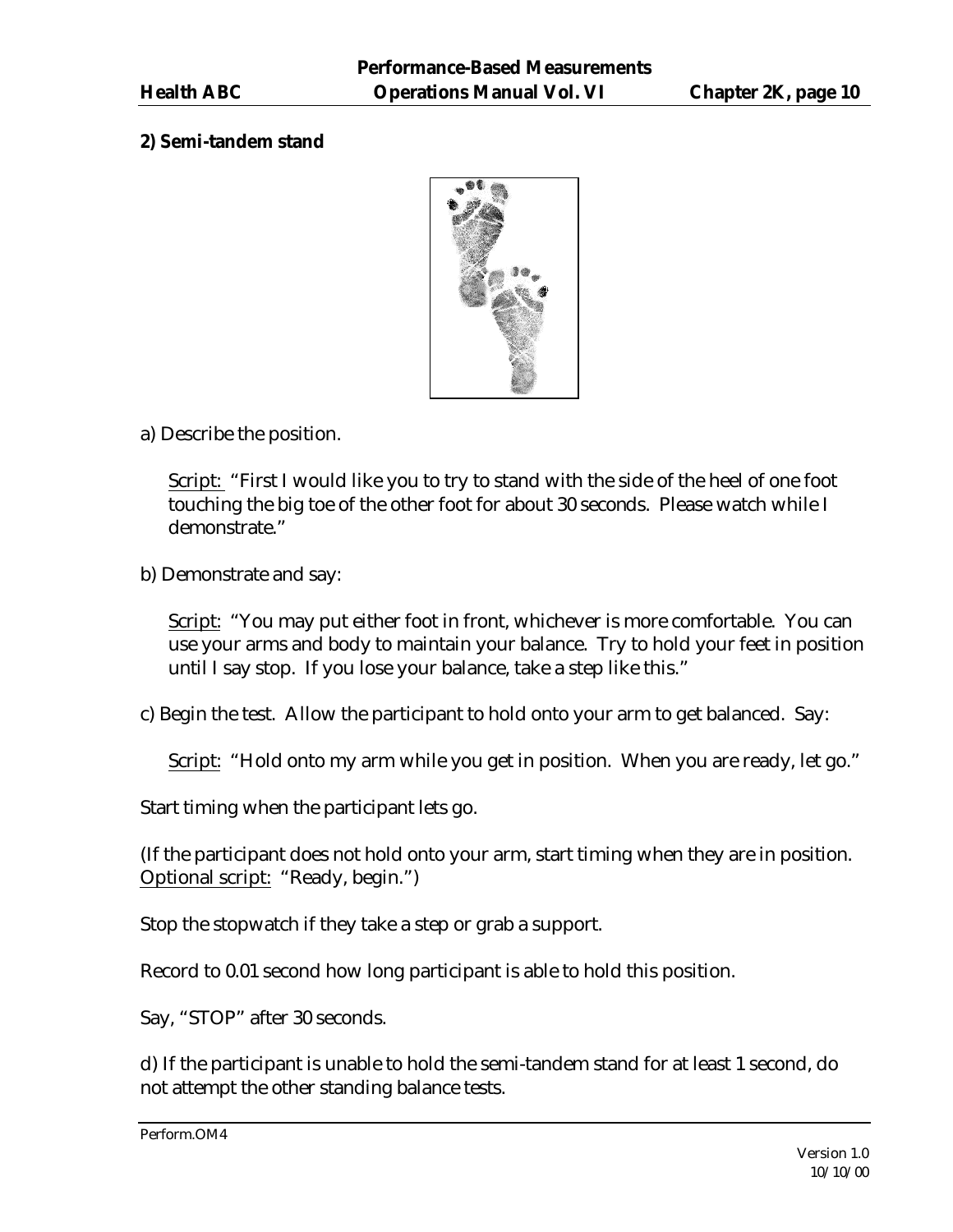Based on the results from the semi-tandem stand the examiner may also decide it would be unsafe for the participant to proceed to the more difficult positions. Record "not attempted" on the form for the more difficult stands and continue to the next exam.

## **3) Tandem stand**



a) Describe the position.

Script: "Now I would like you to try to stand with the heel of one foot in front of and touching the toes of the other foot. I'll demonstrate.

b) Demonstrate, and say:

Script: "Again, you may use your arms and body to maintain your balance. Try to hold your feet in position until I say stop. If you lose your balance, take a step, like this."

c) Begin the test. Allow the participant to hold onto your arm to get balanced. Say:

Script: "Hold onto my arm while you get in position. When you are ready, let go."

Start timing when the participant lets go.

(If the participant does not hold onto your arm, start timing when they are in position. Optional script: "Ready, begin.")

Stop the stopwatch if they take a step or grab a support. Record to 0.01 second how long participant is able to hold this position.

Say, "STOP" after 30 seconds.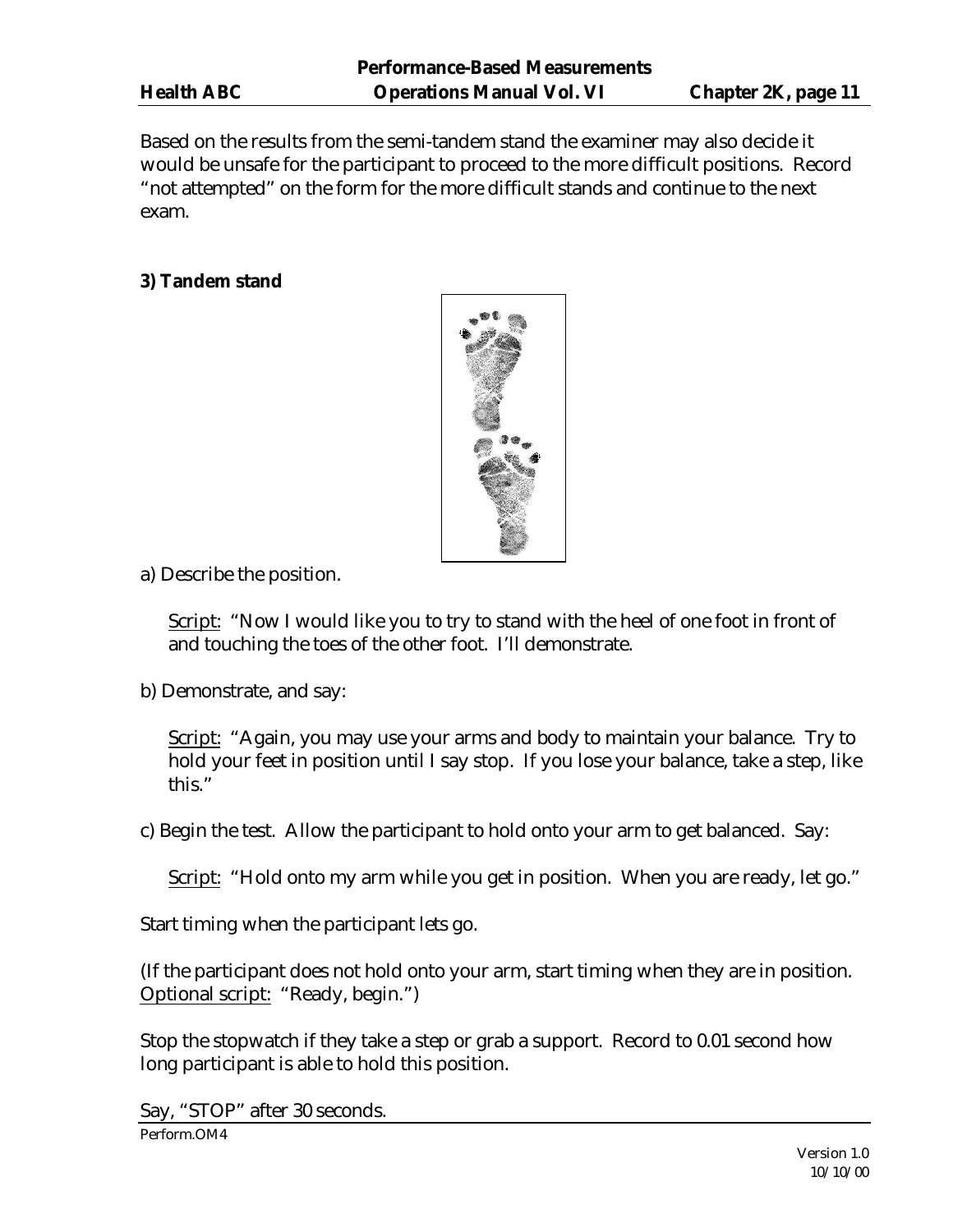d) If the participant holds the position for 30 seconds, go to the One Leg Stand. If the participant attempts the Tandem Stand and is unable or cannot hold for at least one second, perform a second trial of the Tandem Stand.

Script: "Now, let's do the same thing one more time."

## **4) One leg stand**

a) Describe the position.

Script: "For the last position, I would like you to try to stand on one leg for 30 seconds. You may stand on either leg, whichever is more comfortable. I'll demonstrate."

b) Demonstrate the one leg stand by lifting the opposite leg so that the toes are about 2 inches off the floor. The knee should be flexed. While demonstrating say:

Script: "Try to hold your foot up until I say stop. If you lose your balance put your foot down."

c) Allow the participant to hold onto your arm to get balanced. Say:

Script: "Hold onto my arm while you get in position. When you are ready, let go."

Start timing when the participant lets go.

Stop the stopwatch if they take a step or grab a support. Record to 0.01 second how long participant is able to hold this position.

Say, "STOP" after 30 seconds.

d) If the participant holds the position for 30 seconds, go to the Balance Walks. Otherwise, perform a second trial of the One Leg Stand.

Script: "Now, let's do the same thing one more time."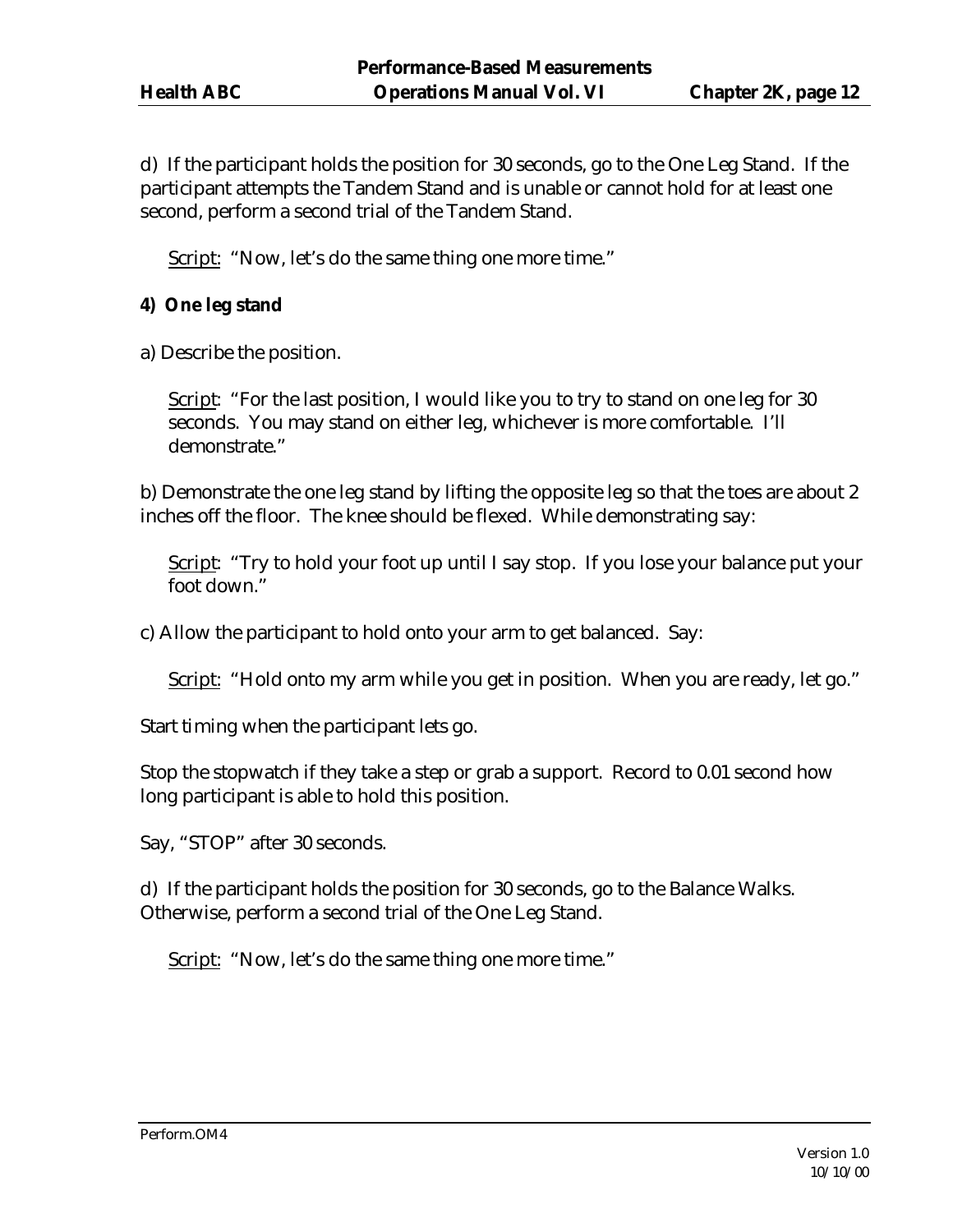## **5) Score as follows:**

If the participant refuses to do the test or cannot understand the instructions, score "Participant refused."

If the examiner does not allow the participant to attempt a stand, score "Not attempted, unable."

If the participant cannot attain the position at all or cannot hold it for at least one second, score "Unable to attain position or cannot hold for at least one second."

Record to 0.01 second how long participant is able to hold each position.

## **5.6 Six Meter Usual Pace and Balance Walk: Administration**

This is a modification of the short walk test used in many epidemiological and clinical studies. The time to walk 6 m at the participant's usual pace is measured, along with the number of steps.

In addition to the standard walk, this test also includes one walk along a narrowed path. The narrowed walk path is designed to make the participant slow down during gait with a narrowed base of support, a situation that requires increased motor control. There will be two scored trials for the narrowed walk.

The 6 m walk tests will be conducted in the following order: usual pace and narrowed to 20 cm.

The 6 m walking course is laid out on the floor as indicated in the figure on page 13. The course must be free of obstacles.

**Starting Each Walk Test:** The participant should stand with toes just touching the starting line. Hold your arm up, say "Ready, Go," and then drop your arm. Start timing with the first footfall over the starting line (participant's foot touches the floor on the first step).

**Scoring the Walks:** Stop timing with the first footfall (complete or partial) across or touching the finish line. Time is recorded to the nearest 0.01 second. For the usual pace walk, also count all steps. Steps are counted by counting both right and left steps and include the initial starting step and the step that first touches the floor across the finish line.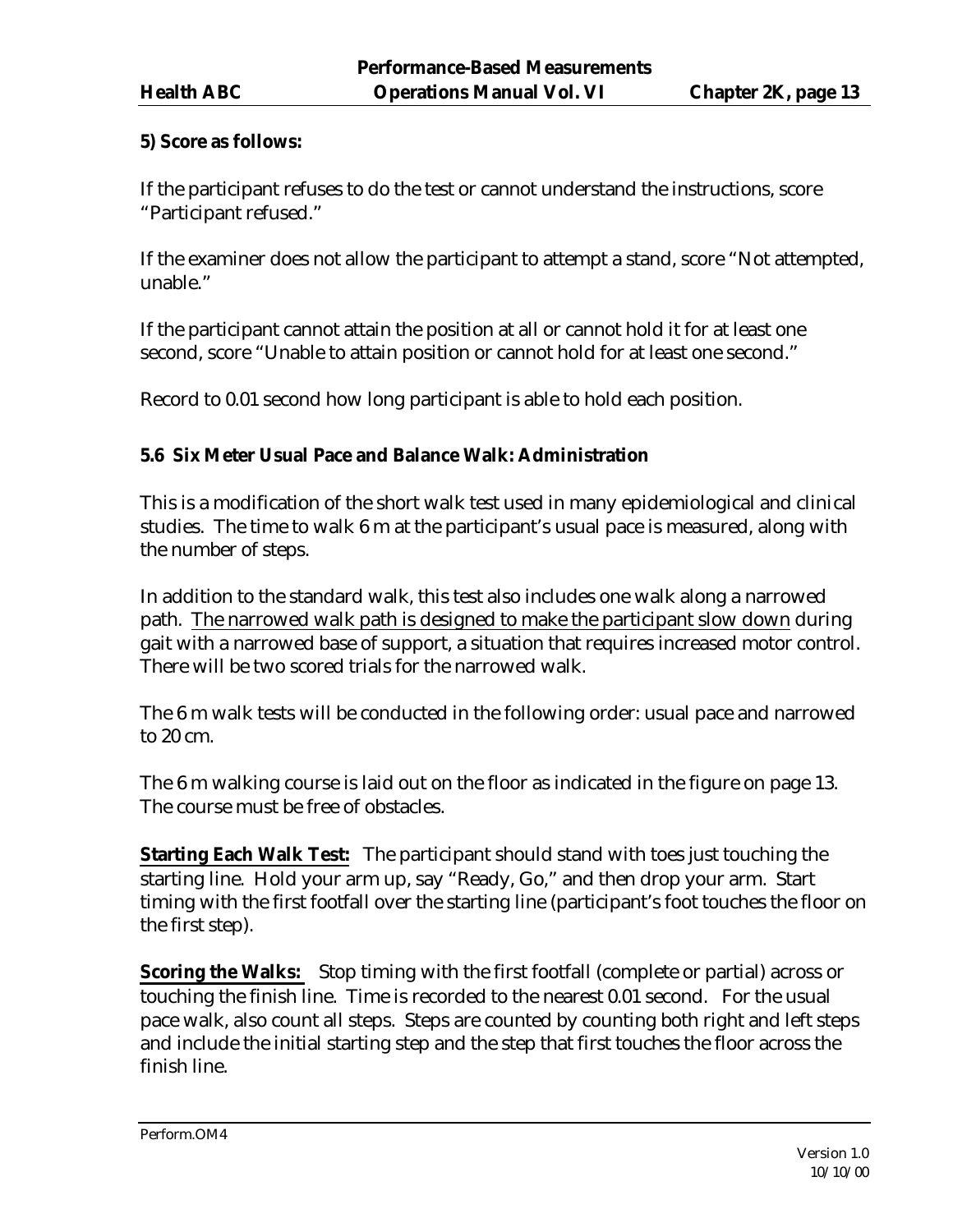

The narrow path walk is scored for time if there are no more than two deviations from the path. A deviation from the path is defined as stepping on, or going outside of, the colored tape or touching the wall. If there are more than two deviations, the trial is scored as "No" in answer to the question: "Did the participant stay within the lines?" Each participant will be given up to three chances to perform the narrowed walk with two or fewer deviations. If they successfully perform the walk in the first two trials, a third trial will not be needed.

## **1) Introduction**

Describe the balance walk.

Script: "This is the balance walk test. First I want you to walk down the hall normally, at a comfortable pace, ignoring the colored lines. For the second walk, I will ask you to walk keeping your feet inside the lines. Each walk will be done at least twice."

## **2) Usual pace walk**

a) Demonstrate the test: Say the following, while demonstrating where to place the feet and where to walk.

Script: "Place your feet with your toes behind, but touching the starting line. Wait until I say 'GO.' Remember, I want you to walk at a comfortable pace ignoring the colored lines." (Demonstrate and return.) "Walk a few steps past the finish line each time. Any questions?"

b) Hold your arm up. To start the test, drop your arm and say,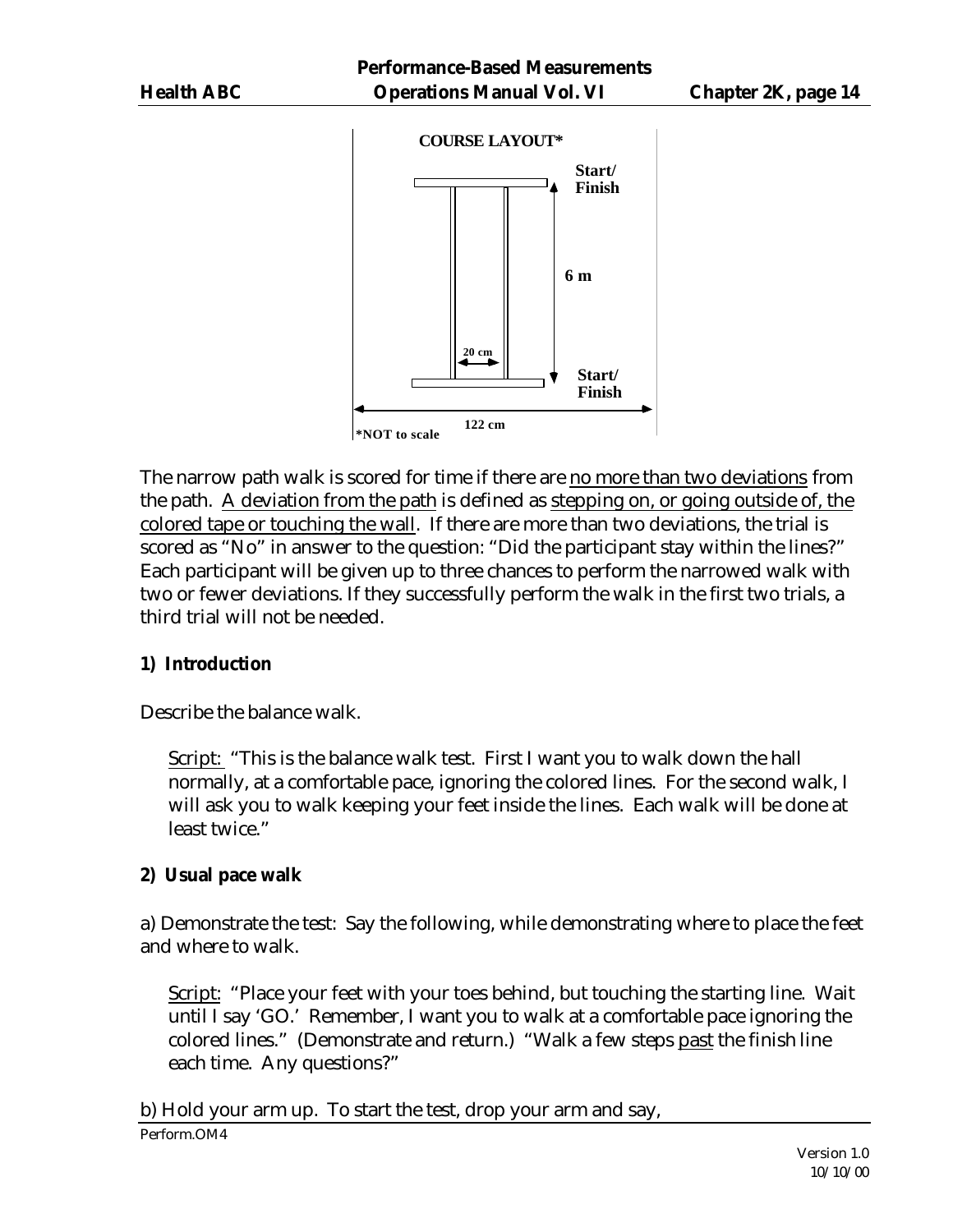Script: "Ready, Go."

Start timing with the participant's first footfall. Follow along a few paces behind the participant. Count each step (NOT aloud), both left and right. Hit the start button on the stopwatch as you count the first step. Stop timing with the first footfall touching or across the finish line.

c) Have the participant repeat the usual pace walk.

Script: "OK, fine. Now turn around and when I say go, walk back the other way at a comfortable pace. Ready, GO."

#### **3) 20 cm narrow walk**

a) Explain the 20 cm narrow walk.

Script: "Now for the second walk, please keep your feet inside the lines. It is important that you do your best to keep your feet inside the lines."

b) Demonstrate the walk.

Script: "I'll demonstrate. Keep your feet inside the lines. Be sure to walk a few steps past the finish line. Any questions?

c) Begin test. Time as before, but do not count steps. Drop your arm and say,

Script: "Ready, GO."

d) Record time only if participant's feet do not deviate from the path more than twice, otherwise score "No," in answer to the question: "Did the participant stay within the lines?" Perform up to three trials to obtain two valid times.

## **6. Procedures for Performing the Measurement at Home**

The chair stand and standing balance tests can be performed at home. Procedures to be developed.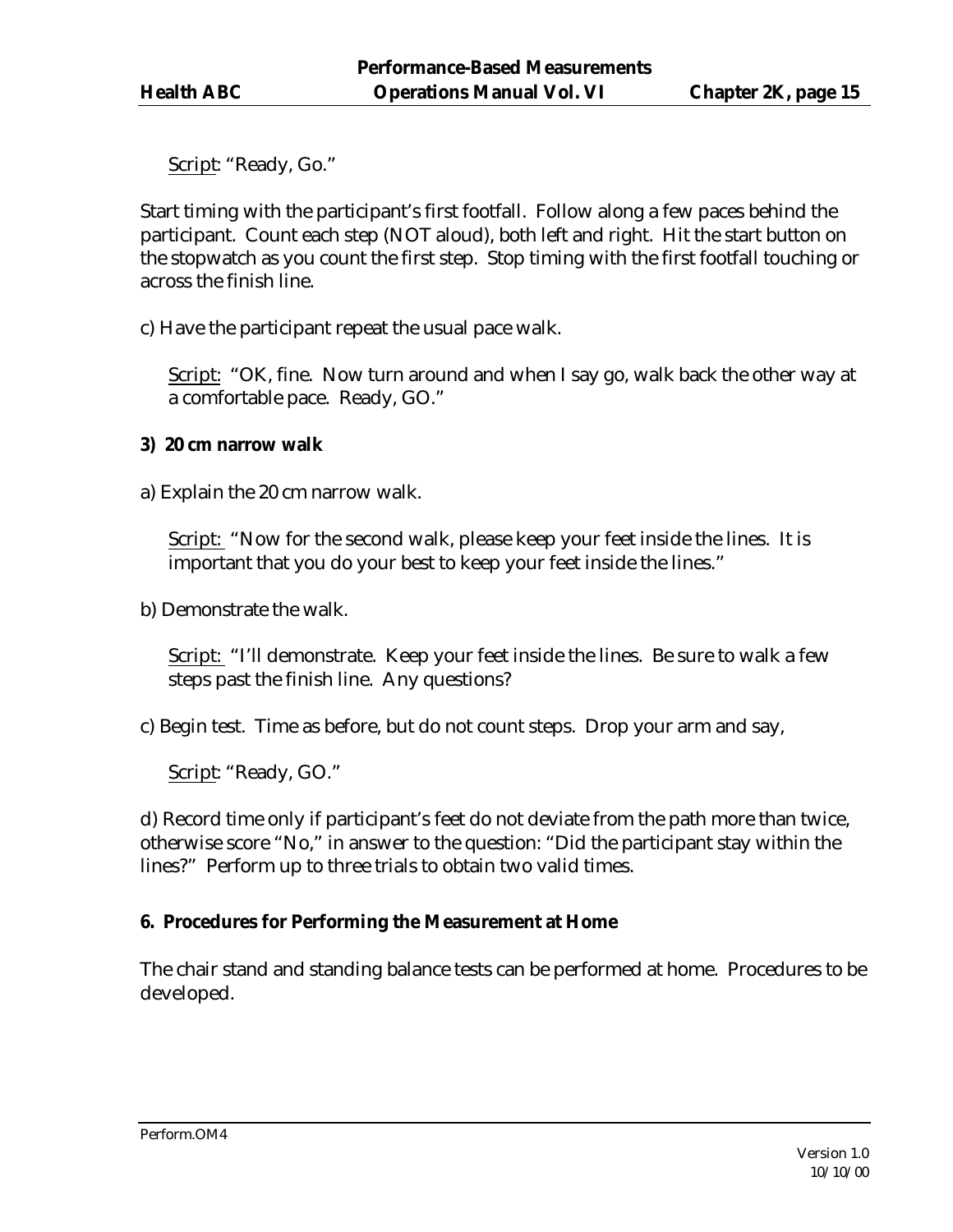#### **7. Alert Values/Follow-up/Reporting to Participants**

These test results have no alert values and are not reported to the participant or physician.

#### **8. Quality Assurance**

#### **8.1 Training and Certification**

The examiner requires no special qualifications or experience to perform this assessment. Training should include:

- Read and study manual
- Attend Health ABC training session on techniques (or observe administration by experienced examiner)
- Practice on other staff or volunteers
- Discuss problems and questions with local expert or QC officer

#### **8.2 Certification Requirements**

- Complete training requirements
- Recite exclusions
- Conduct exam on two volunteers:
	- According to protocol, as demonstrated by completed QC checklist
	- Times within  $\pm 1$  s of QC officer, step counts agrees with QC officer
	- Assessment of "deviations" on narrow walk agrees with QC officer

#### **8.3 Quality Assurance Checklist**

#### **Chair stands**

- $\Box$  Back of chair against a wall
- $\Box$  Script correctly and clearly delivered for each test
- $\Box$  Correctly demonstrates single stand, emphasizing
	- keeping arms tight across chest
- $\square$  Correctly demonstrates two stands, emphasizing
	- full stand and return to complete sit
- $\Box$  Says "ready, go" for each test
- $\Box$  Counts each chair stand, and stops timing after participant sits down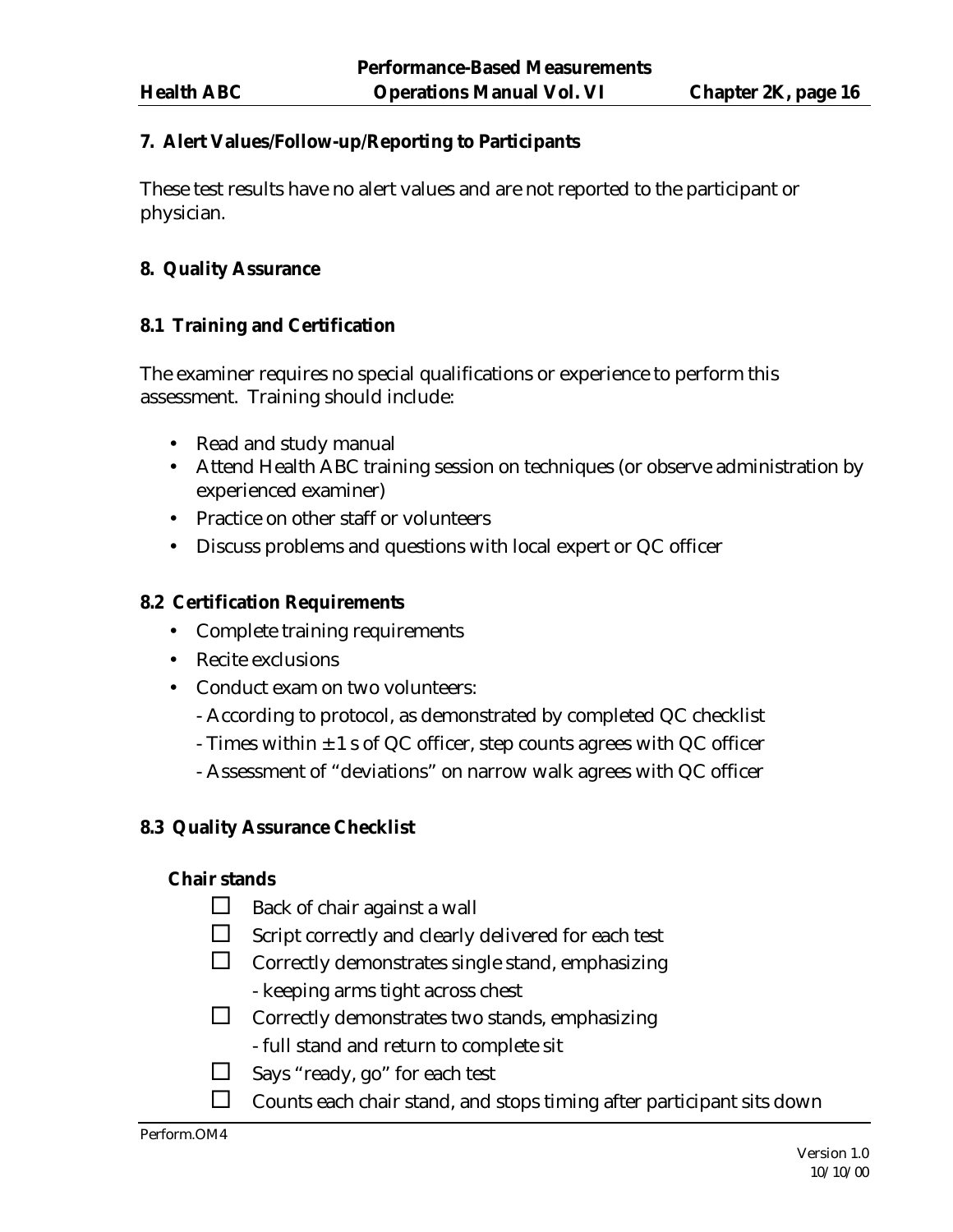- on fifth stand
- $\Box$  Records and explains unusual values
- $\Box$  If task was not performed, codes and explains reasons

#### **Standing balance**

Semi-tandem stand

- $\Box$  Script correctly and clearly delivered
- $\Box$  Correctly demonstrates position
- $\Box$  Timing started coincident with participant release and stopped when participant takes a step or holds on
- $\Box$  If task was not performed, codes/records reasons

#### Tandem stand

- $\Box$  Script correctly and clearly delivered
- $\Box$  Correctly demonstrates position
- $\Box$  Timing started coincident with participant release and stopped when participant takes a step or holds on
- $\Box$  If task was not performed, codes/records reasons
- $\Box$  Repeat (second trial)

## One-leg stand

- $\Box$  Script correctly and clearly delivered
- $\Box$  Correctly demonstrates position
- $\Box$  Timing started coincident with participant release and stopped when participant takes a step or holds on
- $\Box$  If task was not performed, codes/records reasons
- $\Box$  Repeat (second trial)

#### **Short walks**

#### Usual pace

- $\Box$  Script correctly and clearly delivered
- $\Box$  Correctly demonstrates
- $\Box$  Toes touching start line
- $\Box$  Timing started coincident with participant's first footfall
- $\Box$  Correct number of steps counted, and time stopped with first footfall over the finish line